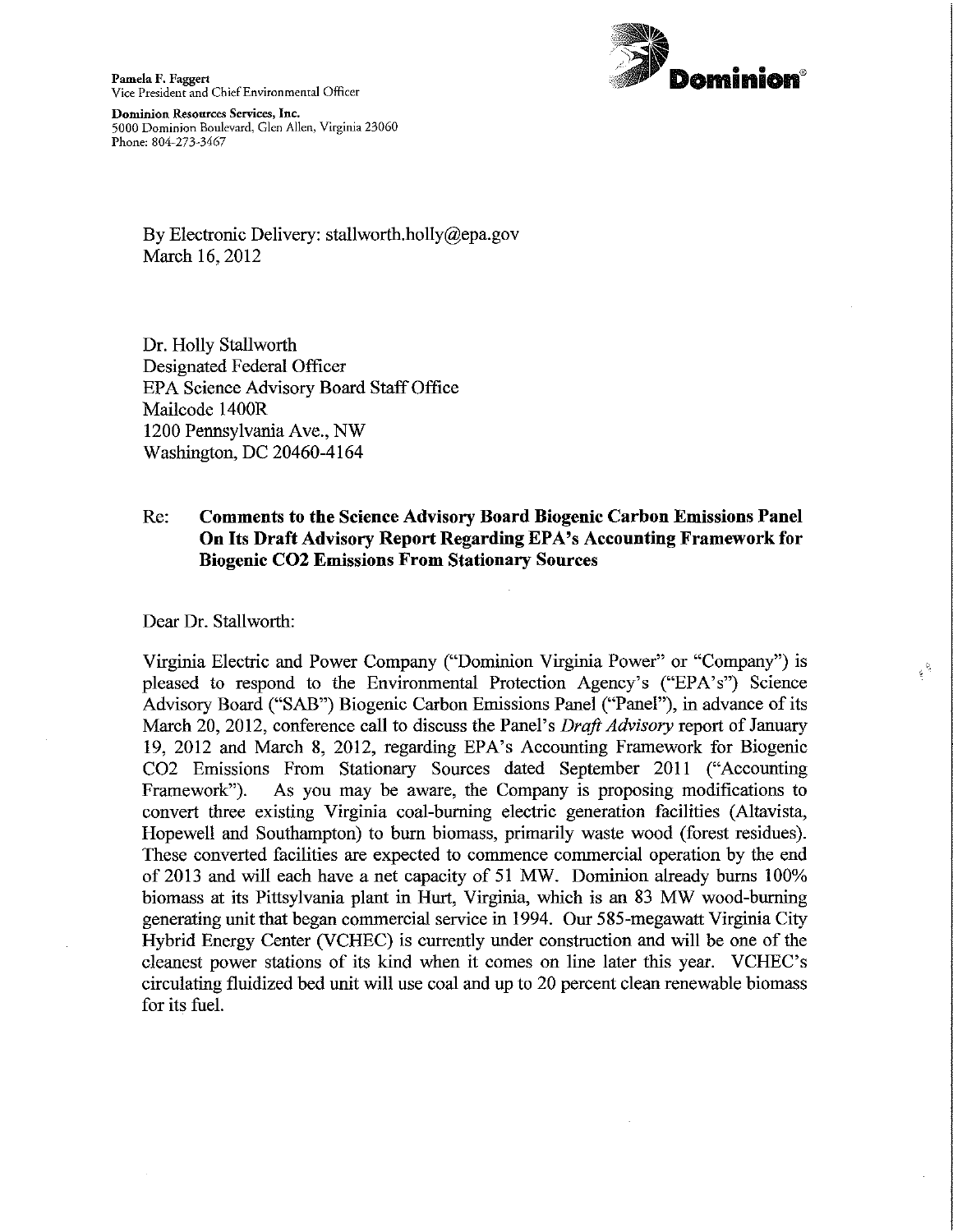In the context of this letter, we refer to waste wood, which to us means forest materials including residues (tree tops, non-merchantable sections of stem, branches, and bark), small trees and other low value materials that are biomass derived which are otherwise left on the ground after tree harvesting for forest products or other commercial or preventative<sup>1</sup> purposes. Unless re-purposed for other uses, such as energy production, this material is often lefi on-site afler a harvesting operation is completed and will eventually be burned on-site or nearby, or will decompose, releasing carbon into the atmosphere and turned into organic matter on the forest floor and soil.<sup>2</sup>

Given the current economic assumptions for the stations to be converted to biomass mentioned above, they are expected to provide *significant customer value* under a broad range of future market conditions. The value of future biomass power facilities could be diminished while not actually reducing overall carbon emissions if EPA implements <sup>a</sup> policy which relies on an accounting framework which devalues the "carbon neutrality" of biogenic CO2 emissions; particularly that of waste wood. Specifically, the SAB Panel, EPA, and other policymakers should consider the finding of the Intergovernmental Panel on Climate Change in its Fourth Assessment Report when it concluded that, "In the long term, a sustainable forest management strategy aimed at maintaining or increasing carbon stocks, while producing an annual sustained yield of timber, fibre, or energy from the forest, will generate the largest sustained mitigation benefit." Additionally, as discussed in the Journal of Forestry<sup>3</sup> Supplement (October/November 2011), "Energy produced from forest biomass returns to the atmosphere carbon that plants absorbed in the relatively recent past; it essentially results in no net release of carbon as long as overall forest inventories are stable or increasing (as in the case with  $US$ . forests)."

Therefore, we urge the SAB Panel to recommend to EPA that the agency apply a categorical exclusion to all forest-related biogenic C02 emissions at a national scale based on the determination that forests in the United States (1) are managed appropriately for the combustion of waste wood in energy production as well as other purposes, and (2) are not contributing net carbon to the atmosphere. In the alternative, if the SAB Panel cannot make an a priori determination that forest-related biogenic C02 emissions are carbon neutral, then it should make the determination that waste wood (forest material) is carbon neutral a priori and should recommend to EPA that it should

<sup>&</sup>lt;sup>1</sup> Prevention of fires, pests, and disease infiltration into the forest.

 $2$  Evans, A.M., and M. Ducey. 2010. Carbon Accounting and Management of Lying Dead Wood. Sante Fe, NM: Climate Action Reserve. Forest Guild. http://www.climateactionreserve.org/Wpcontent/uploads/2010/12/Carbon\_Accounting and Management of Lying Dead\_Wood-Forest\_White\_Paper.pdf.

<sup>&</sup>lt;sup>3</sup> Malmsheimer, R.W., J.L. Bowyer, J.S. Fried, E. Gee, R.L. Izlar, R.A. Miner, I.A. Munn, E. Oneil, and WC. Stewart. 2011. Managing Forests because Carbon Matters: Integrating Energy, Products, and Land Management Policy. Journal of Forestry 109(7S):S7-S50.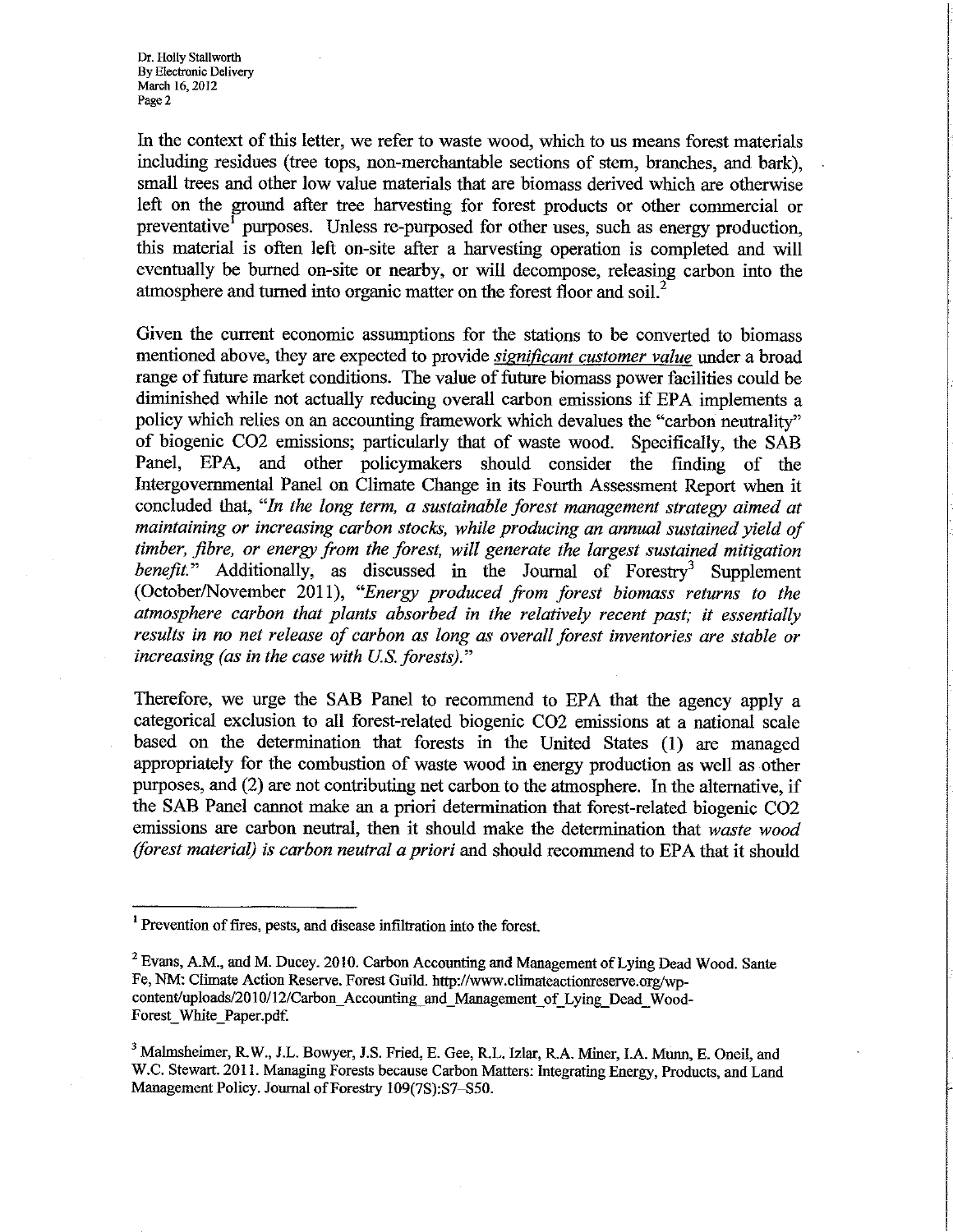be treated as such in EPA's Accounting Framework. Further details on these requests are discussed below.

## Active Management of Forests Provide Societal Benefits of Energy Production and Overall GHG Emission Reductions

Managed forests not only store carbon in the living trees, but also store carbon in the wood products they produce. Conversion of wood into wood products can significantly reduce overall societal carbon emissions. Wood products store carbon for the life of the product. At the end of the life of the product, it can be reused, recycled, burned for energy recovery, or, although not the optimal option, land filled.

Forest products from managed forests also have lower embodied energy (the amount of energy it takes to make products) than comparable building products, so there is a substitution effect when wood is used in place of steel, aluminum, concrete, or plastic. That substitution effect varies by use and comparable product but on average, every <sup>1</sup> tonne (t) of wood used removes 2.1 t of carbon from the atmosphere. These climate benefits of active forest management are most useful when accounting policies include the substitution benefits that occur in the consumer sector. Then when evaluated from a national perspective, increasing net carbon sequestration rates in managed forests, using wood products rather than fossil fuel—intensive products coupled with using forest materials (waste wood) for energy will reduce GHG emissions overall.

Young healthy forests are carbon sinks. The more forests are managed for wood products; the more forest materials (waste wood) will be generated. Biomass energy projects such as those described above will utilize wood waste as fuel and therefore contribute to a robust market for managed forests and their forest products, creating incentives for forest owners to invest in forests rather than alternative land uses with more limited carbon storage potential.<sup>4</sup>

If tops and limbs from a biomass harvest of trees were left in the woods to decay, this "unharvested" carbon would delay recovery times of the forest, effectively penalizing wood biomass relative to fossil fuels<sup>5</sup>. Therefore, it is more beneficial for forest recovery after harvest to remove and utilize the waste wood. As stated above, the Company's three conversion projects to burn biomass will primarily use waste wood as <sup>a</sup> fuel source and will therefore contribute towards a market for managed forest products and use of wood waste which provides a societal benefit of energy production while also lowering GHG's overall.

<sup>&</sup>lt;sup>4</sup> Peter J. Ince, Global Sustainable Timber Supply and Demand, in Sustainable Development in the Forest Products industry, Chapter 2, 29-41 (2010). http://www.fpl.fs.fed.us/documnts/pdf2010/fpl 2010 ince001.pdf

<sup>&</sup>lt;sup>5</sup> Manomet Center for Conservation Sciences. 2010. Massachusetts Biomass Sustainability and Carbon Policy Study: Report to the Commonwealth of Massachusetts Department of Energy Resources. Brunswick, Maine: Manomet Center for Conservation Sciences. NCI-2010-03. 109.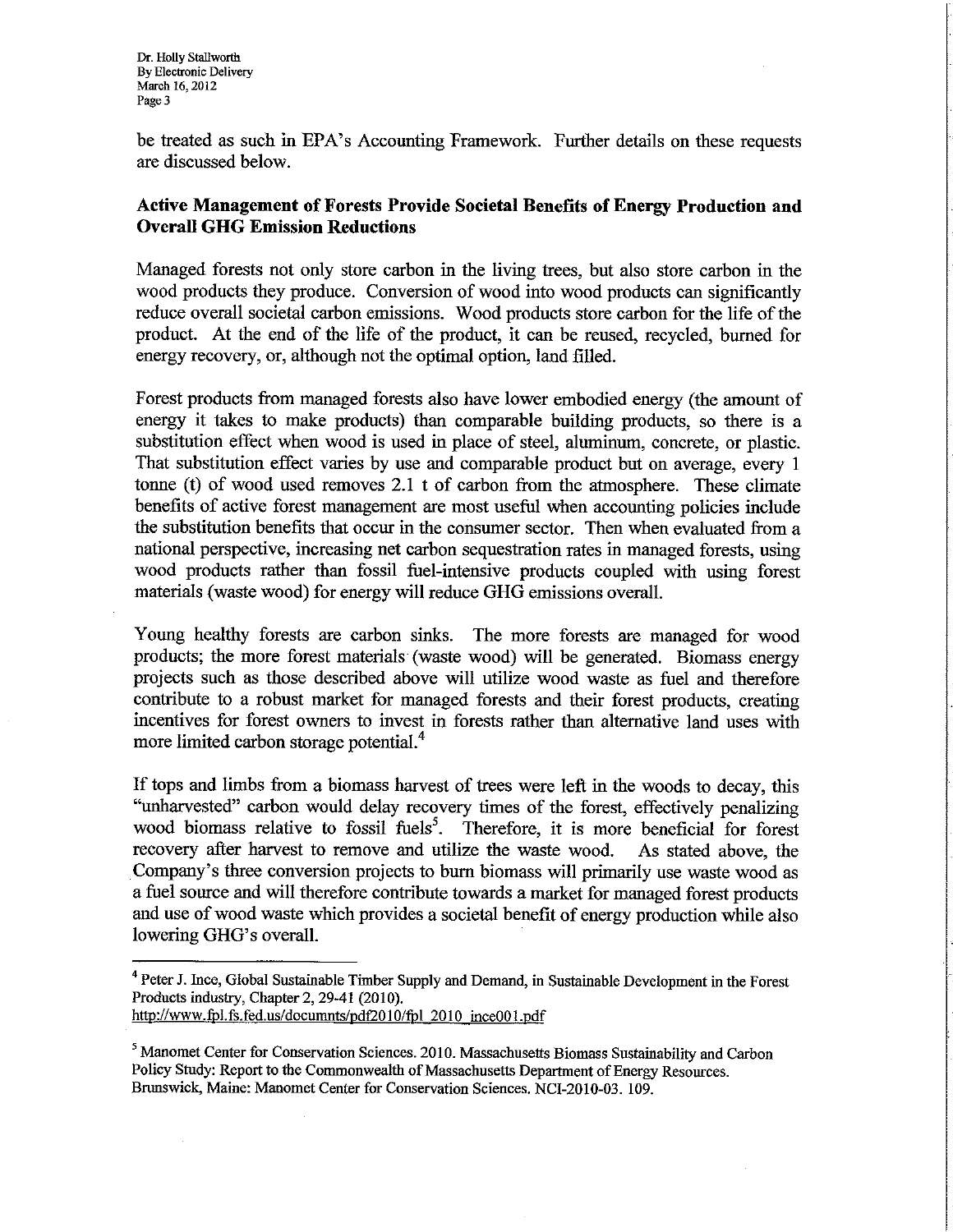Unmanaged forests do not provide additional climate benefits indefinitely. Annual overall forest carbon storage increments tend to start declining in the first 100-150 years as tree mortality losses increase. Older forests have some of the largest carbon densities but typically low or near-zero rates of additional carbon sequestration and higher probability of loss. As forests mature, they generally become carbon cycle neutral or even carbon emissions sources because net primary productivity declines and the decay of trees killed by natural disturbances — windstorms, fire, ice storms, hurricanes, and insect and disease infestations — emits carbon without providing carbon benefits.

## US. Environmental and Energy Policies Should Encourage Active Management of Forests and Energy Produced From Forest Biomass

As discussed above, focusing solely on forest's sequestration benefits misses the important carbon storage and substitution GHG benefits of harvested forest products, as well as other benefits from active forest management. We agree with the scientific conclusion contained in the Journal of Forestry supplement article $<sup>6</sup>$  which states that,</sup> "US environmental and energy policies need to be linked or at least be based on mutual recognition and should be based on four basic premises grounded in the science summarized in this article:

1. Sustainably managed forests can provide carbon storage and substitution benefits while delivering a range of environmental and social benefits, such as timber and biomass resources, clean water, wildlife habitat, and recreation.

2. Energy produced from forest biomass returns to the atmosphere carbon that plants absorbed in the relatively recent past; it essentially results in no net release of carbon as long as overall forest inventories are stable or increasing (as is the case with US forests).

3. Forest products used in place of energy intensive materials such as metals, concrete and plastics (a) reduce carbon emissions (because forest products require less fossil fuel—based energy to produce), (b) store  $\alpha$  carbon (for a length of time based on products' use and disposal), and (c) provide biomass residuals (i.e., waste wood) that can be substituted for fossil fuels to produce energy.

4. Fossil fuel–produced energy releases carbon into the atmosphere that has resided in the Earth for millions of years; forest biomass- based

<sup>&</sup>lt;sup>6</sup> Malmsheimer, R.W., J.L. Bowyer, J.S. Fried, E. Gee, R.L. Izlar, R.A. Miner, I.A. Munn, E. Oneil, and W.C. Stewart. 2011. Managing Forests because Carbon Matters: Integrating Energy, Products, and Land Management Policy. Journal of Forestry 109(7S):S7-S50.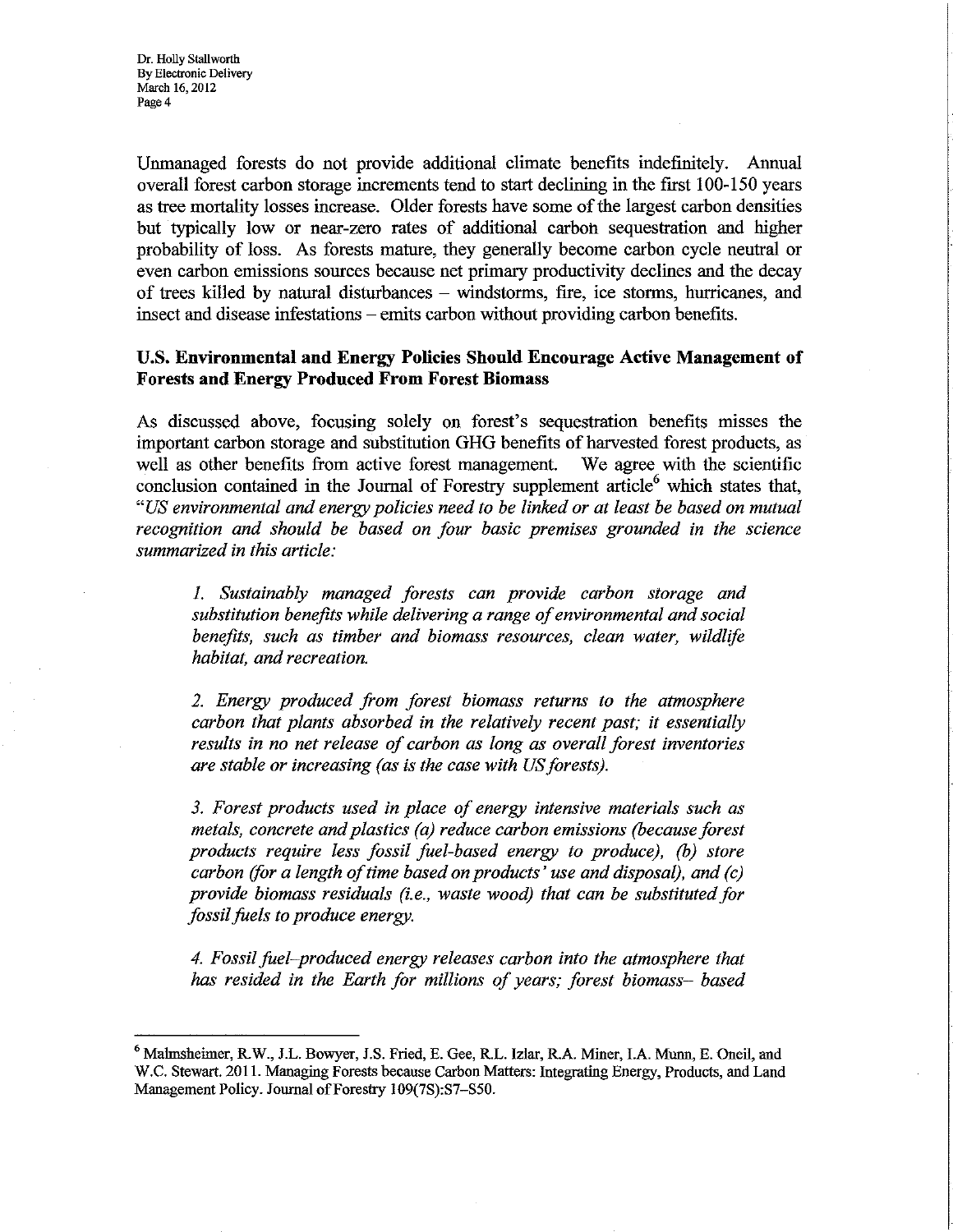energy uses far less of the carbon stored in the Earth thereby reducing the flow of fossil fuel-based carbon emissions to the atmosphere."

Using the four basic premises discussed above, EPA's Accounting Framework and policies could and should encourage active management of forests not only for all the carbon and renewable energy benefits of forests and forest products, but also while sustaining ecosystem health and traditional forest biomass uses.

## Categorical Exclusion is the Only Workable Accounting Framework

U.S forest carbon stocks are currently stable or increasing and are expected to remain so for the foreseeable future, notwithstanding anticipated increases in production of forest products, including renewable energy.7 We agree with the National Alliance of Forest Owners that, "[a] complex accounting framework cannot represent an improvement over a categorical exclusion unless it produces a better greenhouse gas reduction outcome and more accurate results in a cost-effective manner. As long as overall forest carbon stocks remain stable or increasing, it is neither necessary from a scientific perspective nor efficient from a cost-benefit perspective to go beyond a categorical exclusion for biomass<sup>8</sup>." We also agree with the SAB Panel's assessment in its Draft Advisory report that EPA's Accounting Framework presents "daunting technical and implementation challenges" as a result of its complexity and believe that an alternative approach is necessary. The SAB Panel should seek to remove complexity and prepare recommendations to EPA through a straightforward approach that promotes rather than discourages biomass energy production. Therefore, we urge the SAB Panel to recommend to EPA to apply a categorical exclusion to all forest-related biogenic C02 emissions at a national scale based on the determination that forests in the United States (1) are managed appropriately for the combustion ofwood waste in energy production as well as other purposes and (2) are not contributing net carbon to the atmosphere. In the alternative, if the SAB Panel cannot make an a priori determination that forest-related biogenic C02 emissions are carbon neutral, then it should make the determination that waste wood (forest material) is carbon neutral a priori and should recommend to EPA that it be treated as such in EPA's Accounting Framework.

<sup>7</sup> Yude Pan et al., A Large Persistent Carbon Sink in the World's Forests, Science 333(6054) <sup>998</sup> <sup>993</sup> (Aug. 19, 2011) and Linda S. Heath, et al., Managed Forest Carbon Estimates for the US Greenhouse Gas Inventory, 1990-2008, Journal ofForestry 109(3) 167~ <sup>173</sup> (April/May 2011).

<sup>&</sup>lt;sup>8</sup> David P. Tenny. National Alliance of Forest Owner's Comments to the Science Advisory Board Biogenic Carbon Emissions Panel. December 21, 2011. 4.